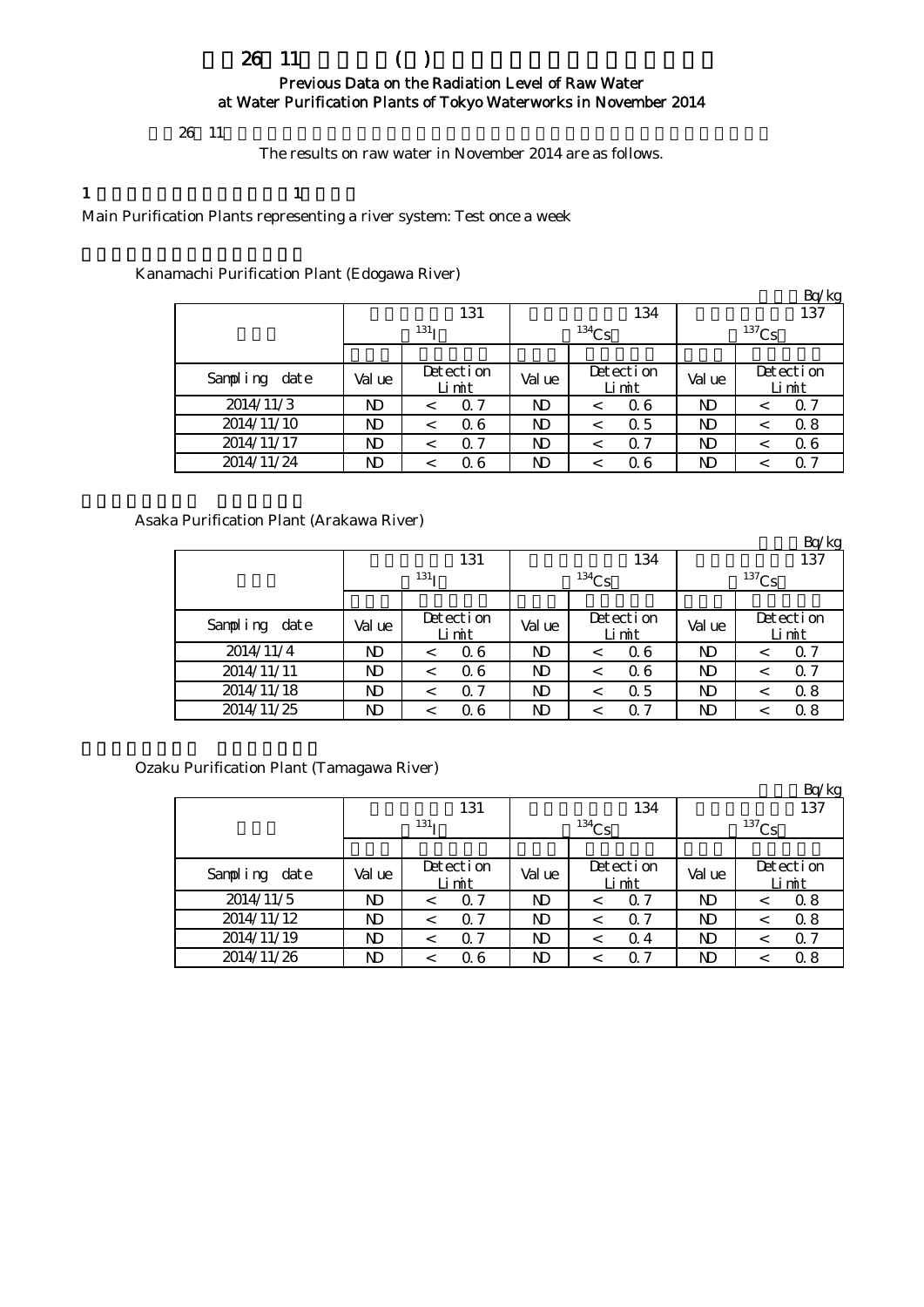# Higashi-murayama Purification Plant (Tamagawa Arakawa River)

|               |              |                    |        |                       |              | Bq/kg                 |  |  |
|---------------|--------------|--------------------|--------|-----------------------|--------------|-----------------------|--|--|
|               |              | 131                |        | 134                   | 137          |                       |  |  |
|               |              | 131 <sub>T</sub>   |        | $134$ Cs              | $137$ Cs     |                       |  |  |
|               |              |                    |        |                       |              |                       |  |  |
| Sampling date | Val ue       | Detection<br>Limit | Val ue | Detection<br>Limit    | Val ue       | Detection<br>Limit    |  |  |
| 2014/11/6     | ND           | 06<br>$\,<\,$      | ND     | 06                    | ND           | 06<br><               |  |  |
| 2014/11/13    | $\mathbf{D}$ | 06<br>$\,<\,$      | ND     | $\alpha$ 7<br>$\,<\,$ | $\mathbf{D}$ | $\alpha$ 7<br>$\,<\,$ |  |  |
| 2014/11/20    | ND           | 0.7<br>$\,<\,$     | ND     | 0.8                   | $\mathbf{D}$ | 0.8<br>$\,<$          |  |  |
| 2014/11/27    | ND           | 0.7<br><           | ND     | 07                    | ND           | $\Omega$ 7<br><       |  |  |

Nagasawa Purification Plant (Sagamigawa River)

|               |                |                           |        |                       |                | Bq/kg              |  |  |
|---------------|----------------|---------------------------|--------|-----------------------|----------------|--------------------|--|--|
|               |                | 131                       |        | 134                   | 137            |                    |  |  |
|               |                | 131 <sub>T</sub>          |        | $^{134}Cs$            | $137$ Cs       |                    |  |  |
|               |                |                           |        |                       |                |                    |  |  |
| Sampling date | Val ue         | Detection<br>Limit        | Val ue | Detection<br>Limit    | Val ue         | Detection<br>Limit |  |  |
| 2014/11/7     | ND             | 0.8<br>$\,<\,$            | ND     | 06<br>$\,<\,$         | N <sub>D</sub> | 06<br>$\,<\,$      |  |  |
| 2014/11/14    | N <sub>D</sub> | 06<br>$\,<\,$             | ND     | 06<br>←               | N <sub>D</sub> | 0.8<br>$\,<\,$     |  |  |
| 2014/11/21    | ND             | Q <sub>7</sub><br>$\,<\,$ | ND     | $\alpha$ 7<br>$\,<\,$ | $\mathbf{D}$   | 0.7<br>$\,<\,$     |  |  |
| 2014/11/28    | ND             | 06<br><                   | ND     | 0.8                   | ND             | 0.5<br>$\,<\,$     |  |  |

2  $1$ 

Other Main Purification Plants: Test mostly once a month

|                |                           |            |              |           |           |              |          |           |              |       | Bq/kg     |  |
|----------------|---------------------------|------------|--------------|-----------|-----------|--------------|----------|-----------|--------------|-------|-----------|--|
|                |                           |            | 131          |           |           |              | 134      |           |              | 137   |           |  |
|                |                           |            |              | $^{131}I$ |           |              | $134$ Cs |           | $137$ Cs     |       |           |  |
|                |                           |            |              |           |           |              |          |           |              |       |           |  |
|                |                           |            |              |           |           |              |          |           |              |       |           |  |
| Monitoring     | <b>Vater</b>              | Sampling   | Val ue       |           | Detection | Val ue       |          | Detection | Val ue       |       | Detection |  |
| poi nt         | resource                  | $\det e$   |              |           | Limit     |              |          | Limit     |              |       | Limit     |  |
| Misato         | Edogava<br>Ri ver         | 2014/11/4  | $\mathbf{D}$ | $\lt$     | 0.7       | $\mathbf{D}$ | $\lt$    | 08        | $\mathbf{D}$ | $\lt$ | 0.7       |  |
| MIsono         | Arakawa<br>Ri ver         | 2014/11/4  | $\mathbf{D}$ | $\lt$     | 06        | $\mathbf{D}$ | $\lt$    | 0.7       | $\mathbf{D}$ | $\lt$ | 0.5       |  |
| Kinuta         | Tanagawa<br>Ri ver        | 2014/11/5  | $\mathbf{N}$ | $\lt$     | 08        | $\mathbf{N}$ | $\lt$    | 0.8       | $\mathbf{D}$ | $\,<$ | 0.8       |  |
| Sakai          | Tanagawa<br><b>R</b> iver | 2014/11/6  | $\mathbf{D}$ | $\lt$     | 0.7       | $\mathbf{D}$ | $\lt$    | 0.7       | $\mathbf{D}$ | $\lt$ | 0.7       |  |
| Ki nut ashi no | Tanagawa<br><b>R</b> iver | 2014/11/12 | $\mathbf{N}$ | $\lt$     | 0.7       | $\mathbf{D}$ | $\lt$    | 0.7       | $\mathbf{D}$ | $\lt$ | 0.9       |  |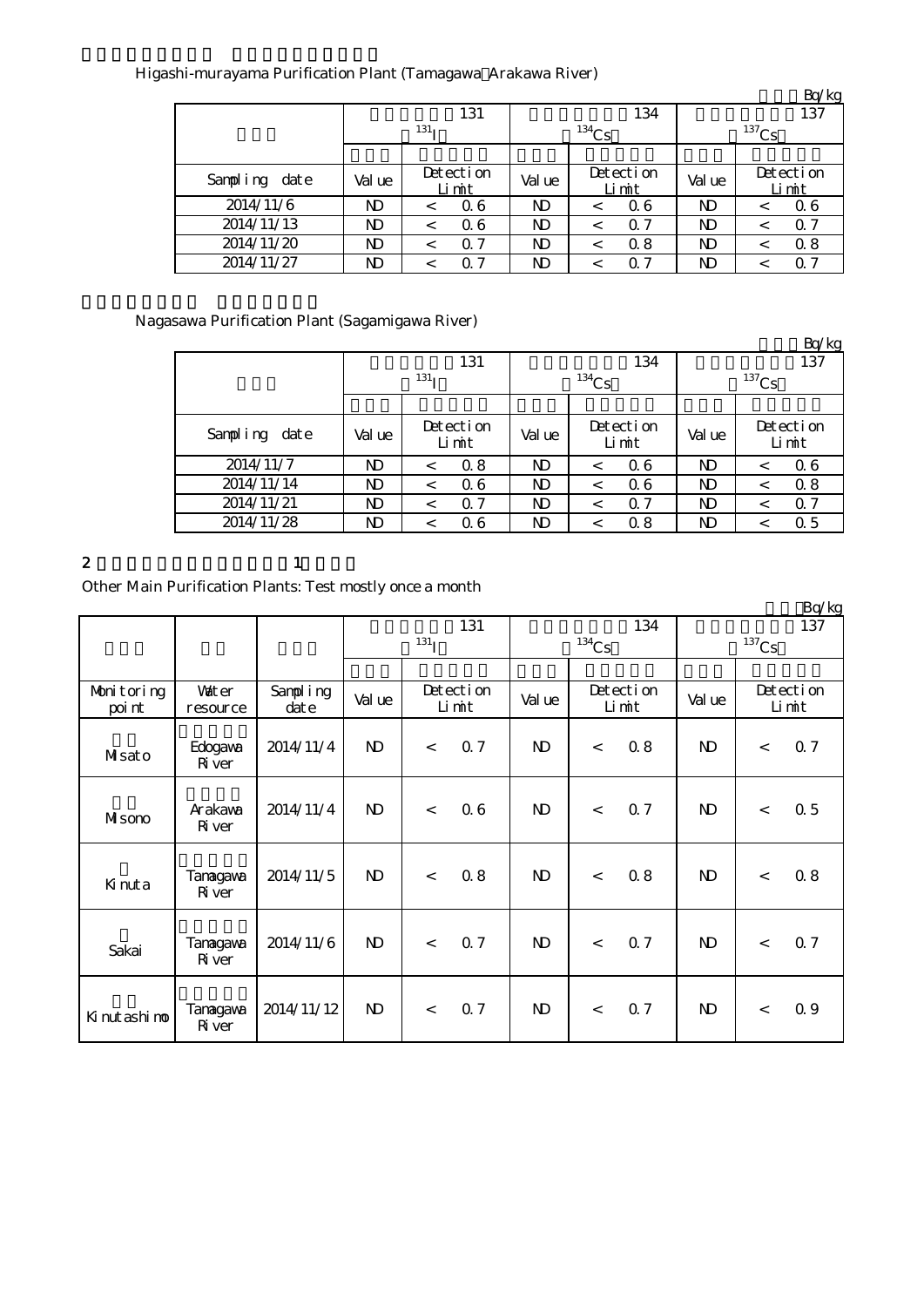$3$  and  $1$ 

Water purification plants using surface water, subsoil water, or shallow well water in Tama Area: Test mostly once a month

|                  |                   |              |                    |     |              |                     |     |                |          | Bq/kg              |  |
|------------------|-------------------|--------------|--------------------|-----|--------------|---------------------|-----|----------------|----------|--------------------|--|
|                  |                   |              |                    | 131 |              |                     | 134 |                |          | 137                |  |
|                  |                   |              | $^{131}$ I         |     |              | $^{134}\mathrm{Cs}$ |     |                | $137$ Cs |                    |  |
|                  |                   |              |                    |     |              |                     |     |                |          |                    |  |
| Monitoring point | Sampling<br>dat e | Val ue       | Detection<br>Limit |     | Val ue       | Detection<br>Limit  |     | Val ue         |          | Detection<br>Limit |  |
| Tokura           | 2014/11/10        | $\mathbf{N}$ | $\,<$              | 0.7 | $\mathbf{N}$ | $\,<$               | 06  | $\mathbf{D}$   | $\,<$    | 0.7                |  |
| <b>Qtsu</b>      | 2014/11/10        | $\mathbf{N}$ | $\,<$              | 0.7 | $\mathbf{N}$ | $\lt$               | 0.5 | $\mathbf{N}$   | $\,<$    | 0.8                |  |
| N ppara          | 2014/11/12        | $\mathbf{N}$ | $\lt$              | 0.7 | $\mathbf{N}$ | $\lt$               | 06  | $\mathbf{N}$   | $\,<$    | 0.7                |  |
| H kava           | 2014/11/12        | $\mathbf{N}$ | $\prec$            | 0.7 | $\mathbf{N}$ | $\,<$               | 0.7 | N <sub>D</sub> | $\,<$    | 0.8                |  |
| Tanasawa         | 2014/11/18        | $\mathbf{N}$ | $\,<$              | 0.7 | $\mathbf{N}$ | $\,<$               | 0.7 | N <sub>D</sub> | $\,<$    | 0.8                |  |
| $\alpha$ aba     | 2014/11/18        | $\mathbf{N}$ | $\,<$              | 0.7 | $\mathbf{N}$ | $\,<$               | 0.7 | N <sub>D</sub> | $\,<$    | 0.7                |  |
| Fukasawa         | 2014/11/19        | $\mathbf{N}$ | $\lt$              | 06  | $\mathbf{N}$ | $\,<$               | 06  | N <sub>D</sub> | $\lt$    | 0.7                |  |
| <b>Ogouchi</b>   | 2014/11/25        | $\mathbf{D}$ | $\,<$              | 06  | $\mathbf{D}$ | $\,<$               | 06  | $\mathbf{D}$   | $\,<$    | 06                 |  |
| Hmura            | 2014/11/25        | $\mathbf{N}$ | $\,<$              | 0.7 | $\mathbf{N}$ | $\,<$               | 0.7 | $\mathbf{N}$   | $\,<\,$  | 08                 |  |

## surface water

## subsoil water

|                  |                   |              |                    |                    |              |          |                    |              |       | $\frac{D(1)}{D}$   |
|------------------|-------------------|--------------|--------------------|--------------------|--------------|----------|--------------------|--------------|-------|--------------------|
|                  |                   | 131          |                    |                    |              | 134      |                    |              | 137   |                    |
|                  |                   |              | $131$ <sub>I</sub> |                    |              | $134$ Cs |                    | $^{137}Cs$   |       |                    |
| Monitoring point | Sampling<br>dat e | Val ue       |                    | Detection<br>Limit | Val ue       |          | Detection<br>Limit | Val ue       |       | Detection<br>Limit |
| Chi gasedai ni   | 2014/11/11        | $\mathbf{N}$ | $\lt$              | 0.8                | $\mathbf{D}$ | $\prec$  | 06                 | $\mathbf{D}$ | $\lt$ | 0.8                |
| H nat awada      | 2014/11/11        | $\mathbf{N}$ | $\,<$              | 0.7                | $\mathbf{D}$ | $\lt$    | 06                 | $\mathbf{D}$ | $\,<$ | 0.7                |
| Nari ki          | 2014/11/17        | $\mathbf{D}$ | $\lt$              | 0.7                | $\mathbf{D}$ | $\lt$    | 0.7                | $\mathbf{D}$ | $\lt$ | 0.7                |
| Fut anat ao      | 2014/11/17        | $\mathbf{N}$ | $\lt$              | 0.7                | $\mathbf{D}$ | $\lt$    | 06                 | $\mathbf{D}$ | $\lt$ | 0.7                |
| Takat suki       | 2014/11/20        | $\mathbf{N}$ | $\lt$              | 0.7                | $\mathbf{D}$ | $\lt$    | 0.7                | $\mathbf{D}$ | $\lt$ | 0.7                |
| Mitakesann       | 2014/11/26        | $\mathbf{D}$ | $\,<$              | 0.7                | $\mathbf{D}$ | $\,<$    | 06                 | $\mathbf{D}$ | $\lt$ | 0.7                |
| Savai dai i chi  | 2014/11/27        | $\mathbf{N}$ | $\lt$              | 06                 | $\mathbf{D}$ | $\,<$    | 0.5                | $\mathbf{N}$ | $\lt$ | 0.7                |
| Sawai dai ni     | 2014/11/27        | $\mathbf{D}$ | $\,<$              | 06                 | $\mathbf{D}$ | $\,<\,$  | 0.8                | $\mathbf{D}$ | $\lt$ | 0.7                |

 $R_0/k_0$